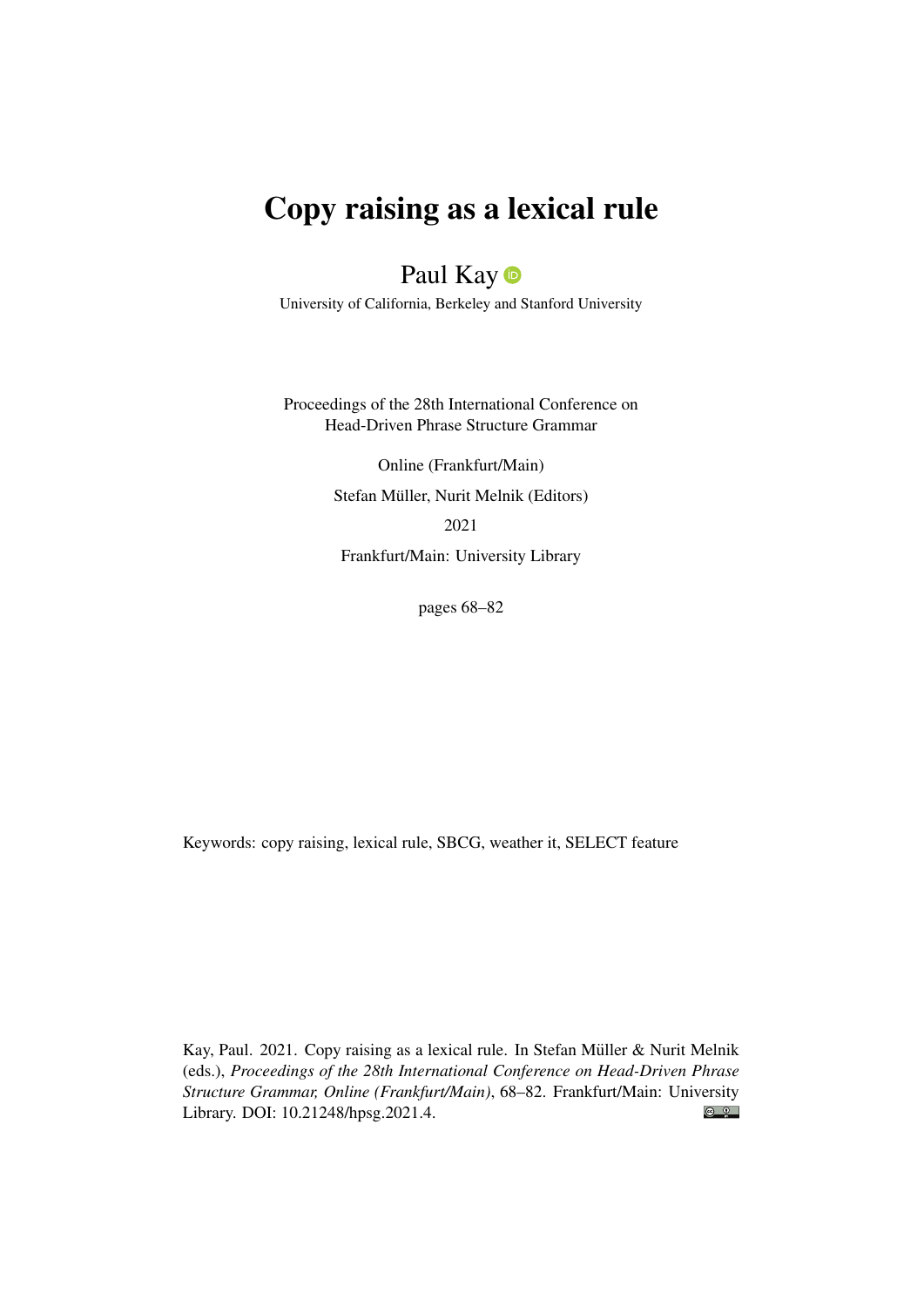#### **Abstract**

The paper argues that there is compelling evidence for analyzing copy raising in English as a lexical rule that converts a subtype of perception verb with a stimulus subject (a socalled "flip-perception verb") into a semantically bleached verb of mild evidentiary force, roughly equivalent to *seem* in some uses, which identifies the index of its external argument with the index of the pronominally expressed external argument of its complement.

#### **1. Introduction**

Copy raising in English is best viewed as a lexical rule that converts a subtype of perception verb with a stimulus subject (a so-called "flip perception verb") into a semantically bleached verb of mild evidentiary force, roughly equivalent semantically to *seem* in some uses. The derived verb does not subcategorize for a source of perception. It provides for a generic interpretation of the unexpressed witness of the evidence, and it identifies the index of its external argument with the index of the pronominal external argument of its clausal complement. Sign-Based Construction Grammar (SBGC) provides a formal framework for expressing this analysis.

Following Kim 2014, Landau 2011, and Potsdam & Runner 2001, among others, we observe that certain English perception verbs have two distinct senses: (i) a perception sense, in which the verb's external argument denotes an entity that plays a semantic role which might be called the 'perceptual stimulus' in a report of an experience in the perceptual mode denoted by the verb, and (ii) a different sense (or a homophonous verb) that does not assign a semantic role to its external argument and which figures in sentences like  $(1-4)$ .<sup>1</sup>

- (1) ... it's not difficult to work out why *Trump looked like he was going to win in January*: the stock market was booming, unemployment was low, crime low, there were no new wars…it's not a mystery.
- (2) i have gone ahead and paid your parts because *the host of the giveaway looks like he disappeared …*

(i) This 74-year-old pasta sauce recipe sounds incredibly delicious.

<sup>&</sup>lt;sup>1</sup> The verbs with these two senses are not necessarily limited to those senses. For example, *seem* and *appear* may have additional senses associated with their raising and *it-extraposition* valences and *sound* has a hearsay sense distinct from both its perception and copy raising senses (i).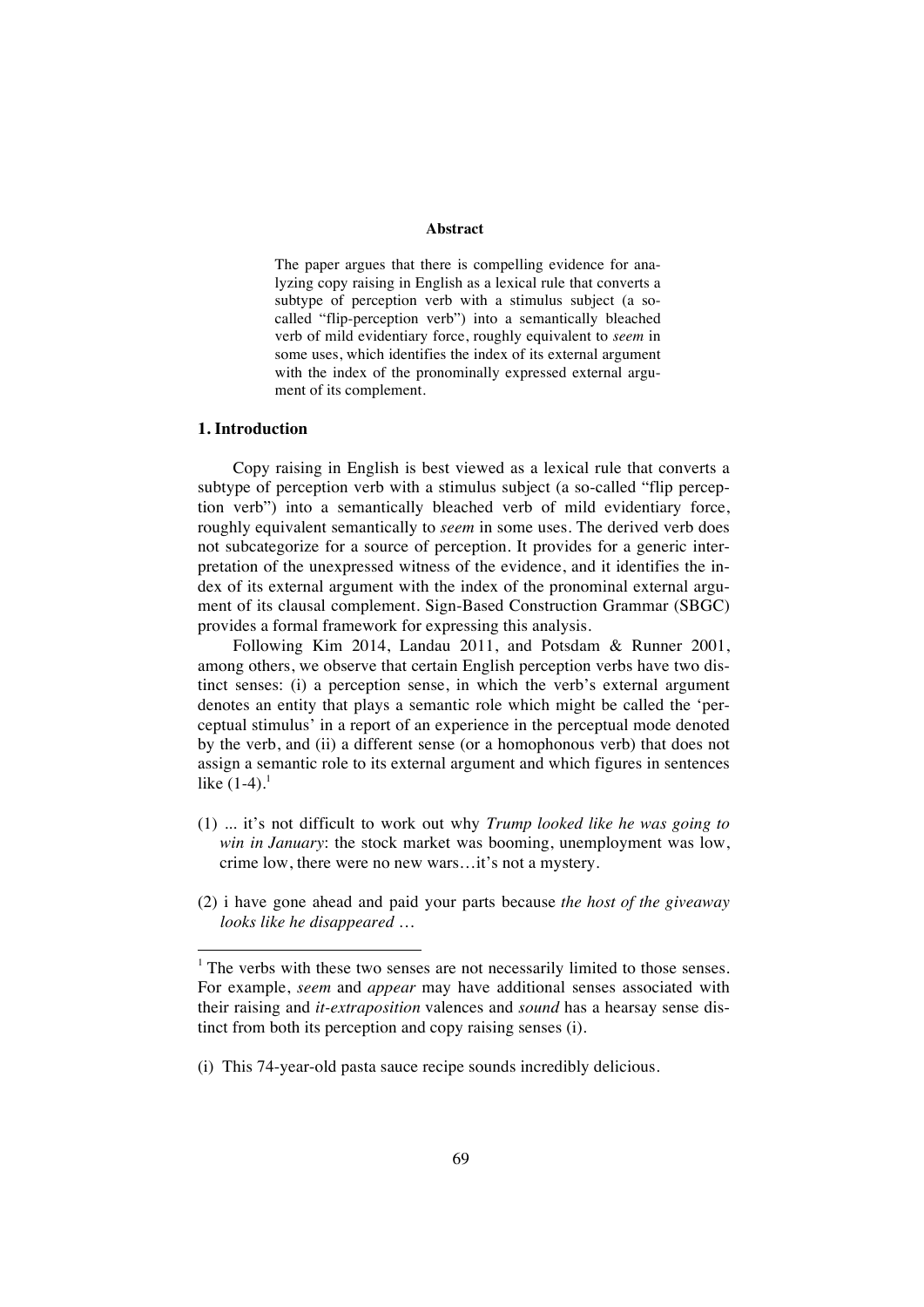- (3) *... the bill seemed like it would easily pass*…
- (4) I'm so excited to get my copy of Sara's book … *this one sounds like it's going to win an immediate place in my heart.*

In (1) Trump's visual appearance is patently not at issue. Similarly in (2), as regards the visual appearance of the giveaway host. In (3) any perceptual properties the bill might have had are almost certainly not related to its likelihood of passing. In (4) the information prompting the speaker's enthusiasm for a new cookbook is almost certainly not auditory. (All positive, numbered examples in this paper were attested on the web in July 2021, unless otherwise indicated.)

Sentences of this kind contain a subordinate clause complement, introduced by *like, as if,* or *as though,* the subject of which is a pronoun whose index is identified with the index of the matrix verb's external argument. The latter bundle of facts has given rise to the name Copy Raising  $(CR)$ .<sup>2</sup> A key fact about CR sentences is that they have a paraphrase with an expletive subject and only one mention of the nominal expression in question. For example, a sentence such as (5a) *Marion looks like she will be elected* has two distinct rough paraphrases (5b) 'It appears likely that Marion will be elected' (CR) and (5c) 'Marion's visual appearance suggests that she will be elected' (perception report). (Perhaps Marion is looking at the latest polls and smiling.)

- (5) a. Marion looks like she will be elected. (invented example.)
	- b. 'It appears likely that Marion will be elected' (CR)
	- c. 'Marion's visual appearance suggests that she will be elected' (perception report)

With regard to CR, the only structures that need special attention beyond the rest of the grammar are those in which (i) the subject pronoun of the *like*phrase shares the index of the matrix subject and (ii) the meaning is that of the paraphrase just described. A sentence such as (6a) *Pat looks like Marion is angry at him* or even (6b) *Pat looks like Marion is angry* are widely understood to employ only the perception sense of the verb and be thus irrelevant to the analysis of CR, although there are certainly dissenters from this view (e.g., Asudeh and Toivonen 2012 and related papers, Lappin 1983, 1984,

<sup>&</sup>lt;sup>2</sup> The phenomenon was originally discussed for English by Andy Rogers (1971, 1973, 1974a, 1974b), who gave the transformation he proposed to model the phenomenon the name "Richard", perhaps to convey with a somewhat whimsical flourish how different this pattern seemed from raising or any other familiar grammatical pattern of English.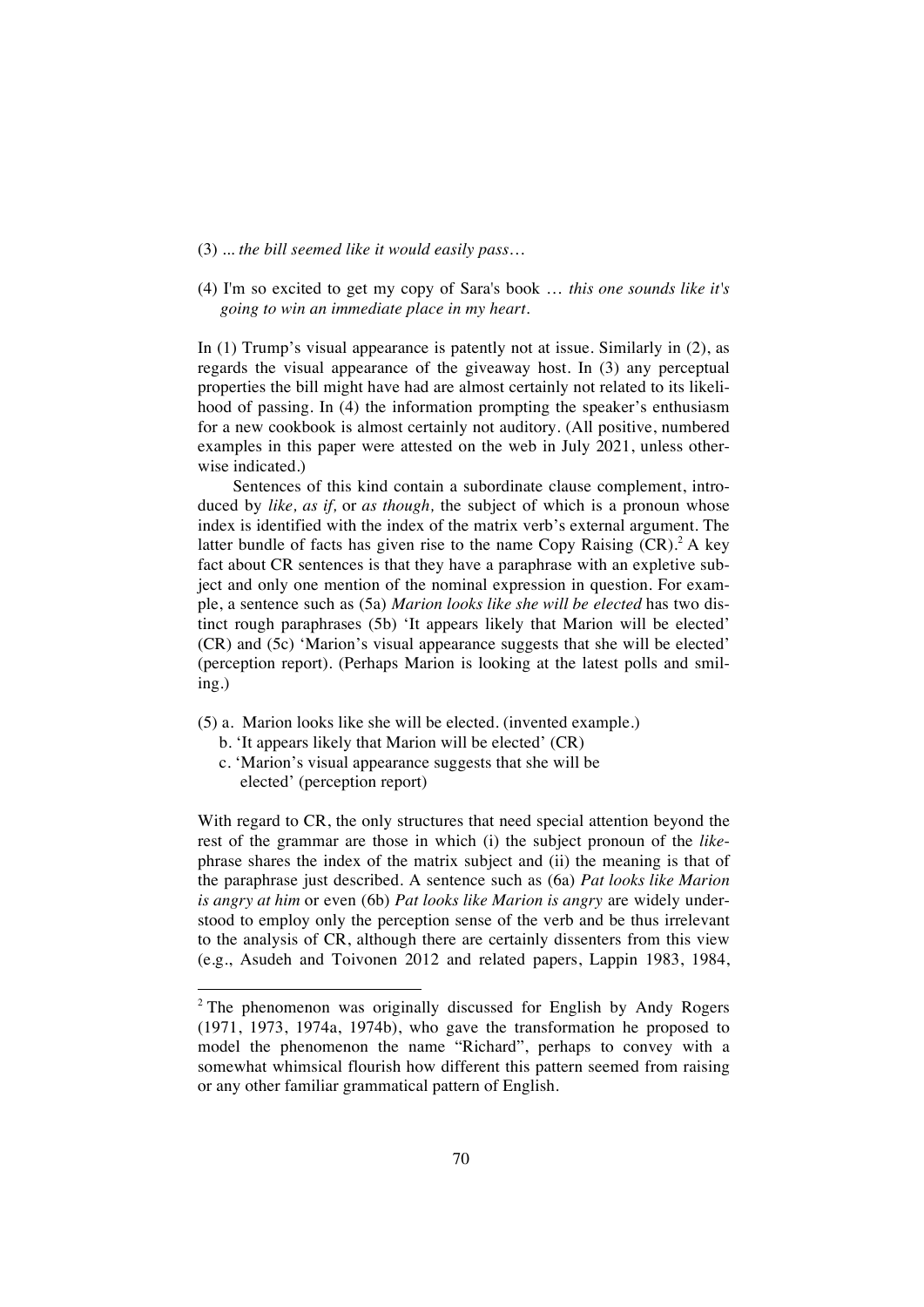Heycock 1994, and Kim 2014). I will not discuss those dissents here; I find persuasive the arguments of Potsdam & Runner (2001), who conclude their examination of the relevant facts, "… true Copy Raising exists only where the pronominal copy is in subject position."

(6) a. Pat looks like Marion is angry at him. (Invented example) **b. Pat looks like Marion is angry. (Invented example)** 

An essential observation relevant to the CR phenomenon is that an expression of the form *like/as if/as though* + S[fin] is an ordinary kind of subordinate clause, not limited to copy raising locutions. Such clauses can appear as complements to verbs like *act, behave* and *acquit* (*oneself*) as in examples (7-9)

- (7) … everyone high or low acquitted himself \*(as if the fortune of the field depended on his own individual prowess.)
- (8)Although it continued to float in midair*,* it acted \*(like someone had cemented it to the ground).
- (9) Americium, which is a pseudolanthanide, behaves \*(as though it were roughly atomic No. 60.)

These clauses can also serve as complements to perception verbs, as in examples (10) through (12).

- (10) Doug Collins looked \*(like someone had just slapped him). (Kevin Sullivan & Mary Jordan, *Trump on Trial: The Investigation, Impeachment, Acquittal, and Aftermath*)
- (11) The words sounded \*(as if they were floating like flowers on water). (Virginia Woolf, *To the Lighthouse*)
- (12) As for Ramsey…he had told me all along that his head was in danger, and he seemed \*(as though the order was out for its removal).

Clauses of this form can also serve as adverbial modifiers of both transitive and intransitive verbal expressions.

- (13) The man called her *as though he was calling a little cat.*
- (14) This girl swims *like it was something she was meant to do.*
- (15) She looked at him *like he had lost it completely.*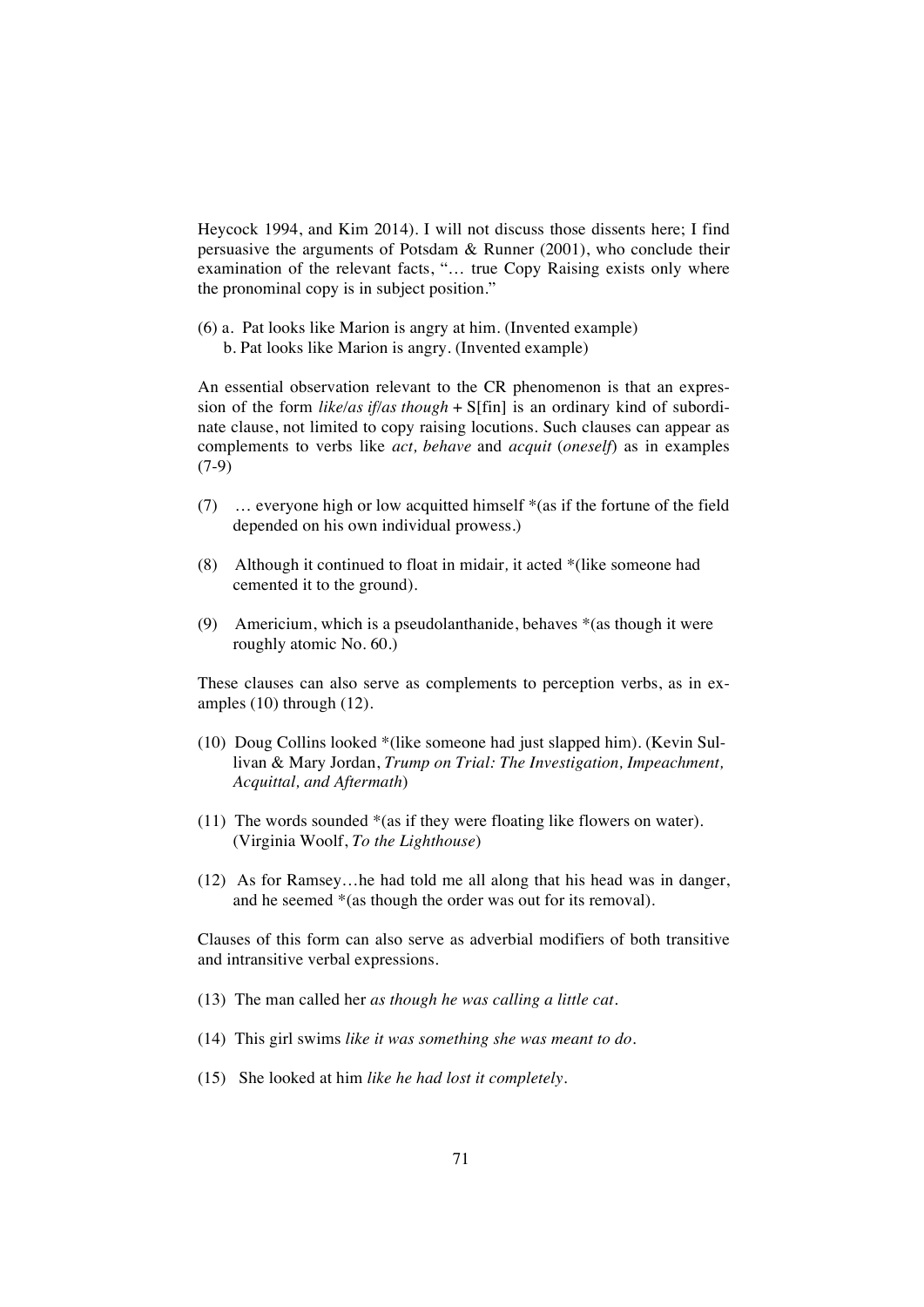Kim (2014, among others) considers examples like (10-12) to be a kind of CR. The full range of examples like (7-15) suggests, on the other hand, that doing so complicates the full picture unnecessarily. There is no necessity to suppose that a sentence like (10), for example, has a grammatical form different from that of, say, (16).

(16) She looked like someone had died.

Let's call such clauses *as-if* clauses; as-if clauses possess the following properties: *like, as if,* and *as though* SELECT a finite clause via the SELECT feature proposed by Allegranza (1989) and Van Eynde (2006), which groups determiners and modifiers together as *functors*. The finite S selectee is the head of the as-if clause and consequently its external argument (XARG) is visible externally. As-if clauses are accorded a dedicated MARKING value, *asif,* and apply an appropriate *frame* to the INDEX of the head finite clause*.* (The term *frame* is the SBCG name for an MRS elementary predication. See Copestake *et al.* 2005.) Huddleston& Pullum (2002: 1151) argue for the lexical unity of *as if*, and *as though*, which is also usual in the CR literature, and recognize the syntactic reality of as-if clauses. They assume that *like, as if,* and *as though* are prepositions and their relation to their clausal accompaniments that of complementation rather than modification. Unsurprisingly, given the relevant publication dates, they do not appear to have considered the possibility of a functor-type analysis.

### **2. Expletives**

Before presenting an analysis of CR, it is desirable to look briefly at how expletives behave in CR contexts, since expletives and related forms have furnished key data for many analyses of CR. For example, Sag (2012) presents the examples in (17) and (18). His implied analysis of CR consists in proposing an illustrative lexeme type, as exemplified by CR *look* in (19).

| *Kim's going to win | (17) There looks like $\frac{1}{2}$ it's going to rain | [there's going to be a storm] | $\left( \text{Sag } 2012: 150, (110a) \right)$ |
|---------------------|--------------------------------------------------------|-------------------------------|------------------------------------------------|
|---------------------|--------------------------------------------------------|-------------------------------|------------------------------------------------|

The point intended is that the CR version of *look* requires identity between the matrix subject and that of the phrase following *like.*

(18) ?Kim looks like  $\frac{1}{x}$  it's going to rain there's going to be a storm ⎧ Pat's going to win ⎩ ⎪ ⎫  $\left\{ \right.$ ⎭  $\bigg\}$  (Sag 2012: 151, (110b))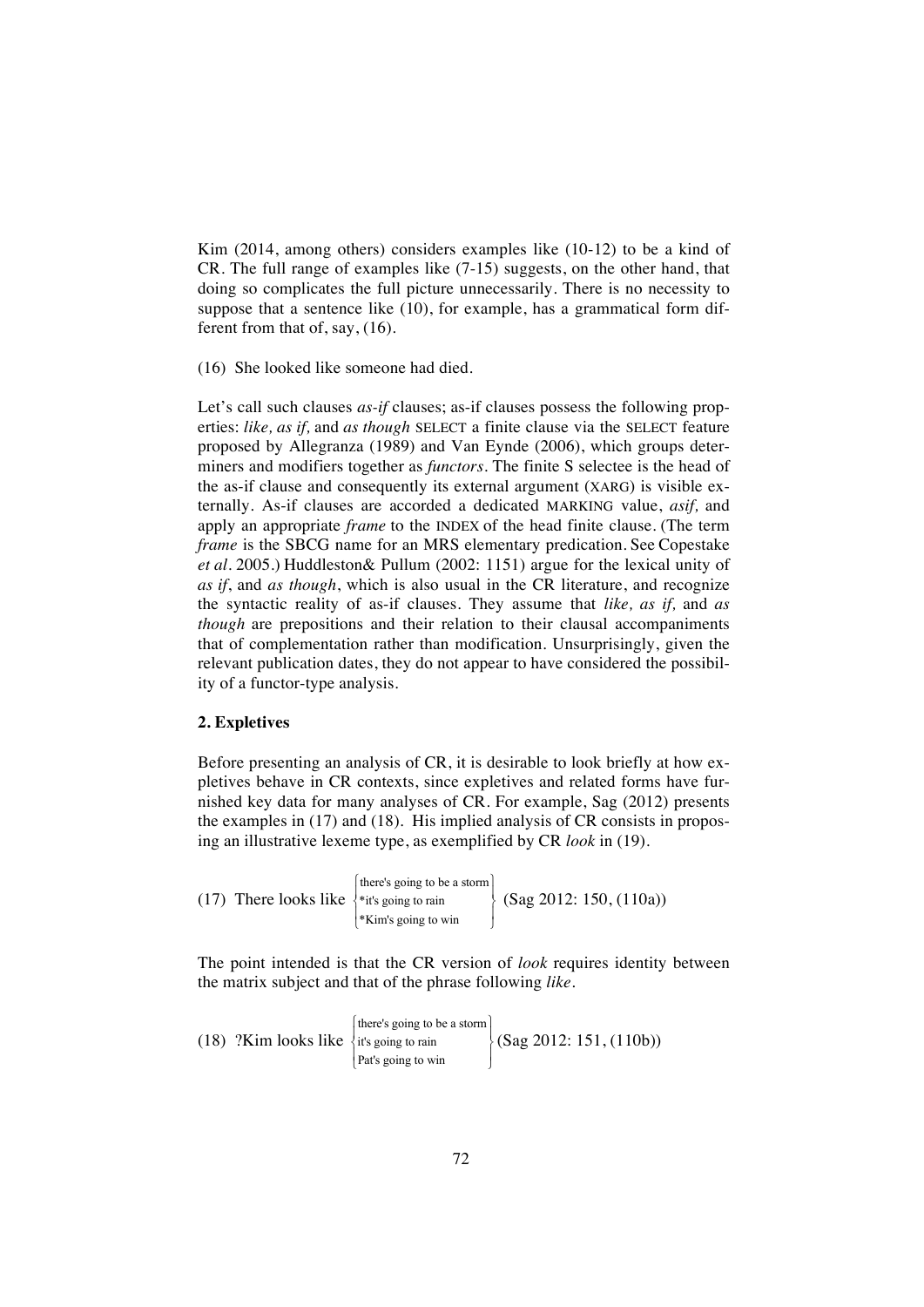Sag states that "the acceptability [of the examples in (18)] is slightly degraded." The alleged degradation, and the attendant question mark, need not be considered grammatically relevant, as these examples appear to exemplify fully grammatical sentences that seem odd when presented in isolation only because the contexts in which they might be felicitously uttered do not spring to mind unbidden. Imagine in the first two sentences of (18) that Kim is a farmer who has hurriedly thrown on his rain gear and is dashing out the door. The examples in (18) are unremarkable in that each must be a perception report and not CR. Sag's SBCG lexical analysis of CR is illustrated in (19).

(19) 
$$
\begin{bmatrix} \text{FORM} & \langle \text{look} \rangle \\ \text{ARG-ST} & \langle \text{NP}_i, \text{PRE} \rangle \end{bmatrix} \begin{bmatrix} \text{S} \\ \text{XARG} & \langle \text{NP}_i[\text{pron}] \rangle \end{bmatrix} \begin{bmatrix} (\text{Sag 2012:151}, (111)) \\ \text{Sag 2012:151} \end{bmatrix}
$$

This analysis is not persuasive. <sup>3</sup> The particle *like* serves only to make the XARG of the complement visible to the matrix XARG in the ARG-ST. It is otherwise unmotivated, performing no further function either in a CR environment or elsewhere in the grammar. On the other hand, we have seen that as-if clauses such as *like there's going to be a storm* in (17) and *like Pat's going to win* in (18) function as constituents in non-CR examples like  $(7) - (15)$  with the same apparent semantic effects as in (17) and (18). Ideally, the as-if clause type should be recognized as such in an analysis of CR clauses.

As an initial step in investigating the role of expletives in CR, we note that English so-called 'weather *it'* is not properly considered expletive. In a mostly forgotten paper of nearly a half-century ago, Dwight Bolinger (1973) makes a compelling case that 'weather *it'* is not only not restricted to weather and time (*It's freezing; it's nearly 4:00 a.m.*) but rather denotes ambience generally. Some of Bolinger's initial examples imagine a phone conversation between two forest rangers in different stations.

(20) a. 'How's it down there?' – 'It's fairly calm' b. 'How's it up there?' – 'It's practically ripping the trees out.'

Apparently, in (20) *it* includes the local wind conditions in its reference, but in a different location for each interlocutor. Bolinger continues:

- (21) a. 'Isn't it nice out this afternoon?' 'You must be crazy. It's so hot that it's giving me a headache.
	- b. 'It's cold enough to freeze the balls on a brass monkey.'

<sup>&</sup>lt;sup>3</sup> We will see, however, that the analysis of CR presented below is similar to that implied by (19) in being strictly lexical and in making strategic use of the XARG feature.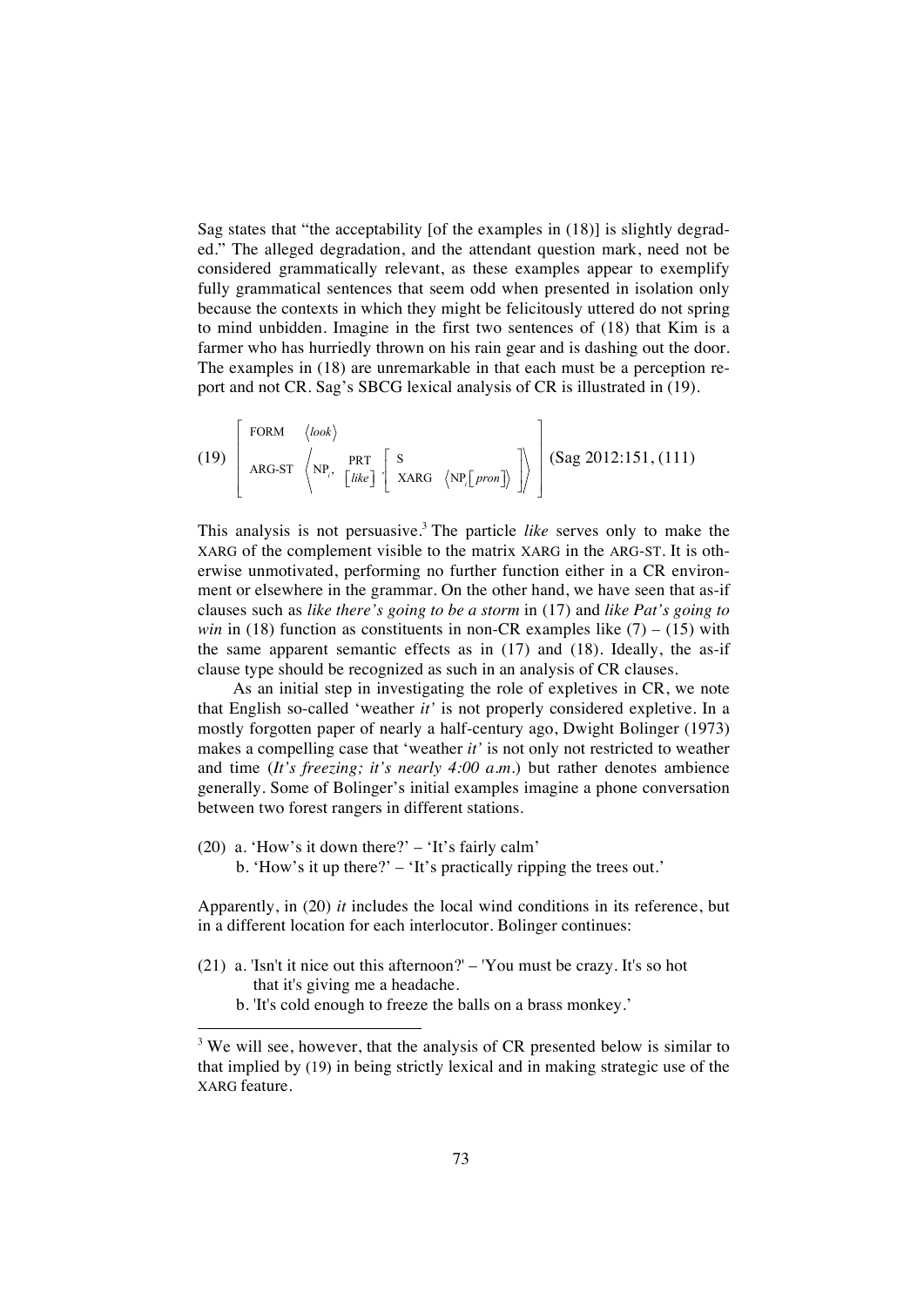"Presumably in the last two sentences the *it* that refers to the weather is the same *it* that gives the headache and freezes the balls on the brass monkey" (Bolinger 1973: 262). Ambient *it*, as Bolinger shows, is protean. The examples in (22) are also from Bolinger (1973).

- (22) a. It's scary in the dark.
	- b. It's inspiring here at MIT.
	- c. I'm climbing down. It's too exposed up here.
	- d. It's her graduation next week.
	- e. I like it in California.
	- f. The noise makes it hard to study.
	- g. It's all finished between us.

One might disagree with Bolinger that the examples in (23), exemplify the same *it* as those in (20-22) but in any case, these tokens of *it* are also clearly not expletive. "I would maintain that the same *it* turns up in the following:"

- (23) a. *Stop it*! (what you are obviously doing).
	- b. Don't do it! (what you are obviously about to do).
	- c. Come off it! (what you are obviously insisting on)" Bolinger (1973: 263).

We proceed on the hypothesis that the *it* subject of weather sentences is not expletive. This hypothesis is consistent with the tradition in HPSG that postulates three types of index for English: expletive *it,* expletive *there,* and referential*.* Ambient *it* is a subtype of *referential-index.*

That "weather" *it* denotes ambiance entails that a weather predicate, unlike a CR verb, imposes a semantic role on its external argument. This in turn entails that a sentence like (24a) is three ways ambiguous. The lower *it* must be ambient because *rain* requires ambient *it* of its subject*.* The matrix *it* can be either ambient or expletive; if it is ambient the sentence can be CR, but it can also be a perception report with the two ambient *it* tokens referring differently: the matrix *it* to the current ambience and the lower *it* to an imagined future ambience, somewhat as we saw in (20) regarding contrasting wind conditions. If the matrix *it* is expletive, (24a) is not a CR sentence; *seems* is the familiar raising verb in its alternate, *it*-extraposition, valence, and the sentence is interpreted like a sentence such (24e). Example (24b) is bad because *rain* requires ambient *it*. Example (24c) is bad for the same reason; that reason also explains why CR is not possible, despite identity of the matrix subject's index and the complement's subject's index. Example (24d) is bad because it lacks the identity of indices required by CR and neither perception *seem* nor *it-*extraposition *seem* allows a *there* subject. Sentence (24e) is a perception report, with perception *seem* and ambient *it* subject. Example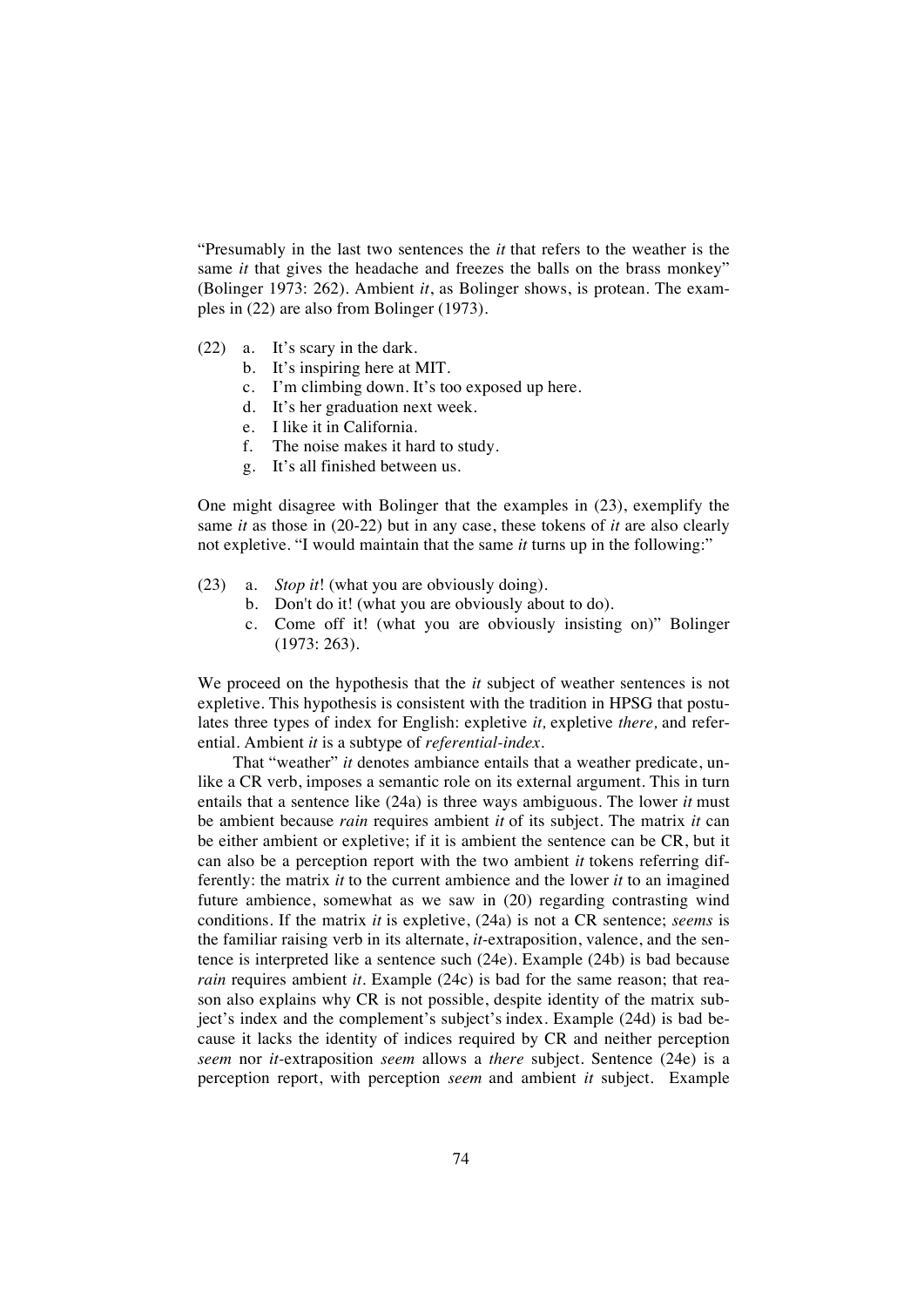(24f) is boringly bad because there is no bound pronoun as required for CR, and both perception *seem* and *it-*extraposition *seem* reject *there* subjects. Finally, (24g), which contrasts minimally with (24c), exemplifies CR, with matching expletives *there; be a storm* is not a weather predicate, which would require an ambience-referring *it*, as subject.

- (24) a. It seems like it's going to rain soon.
	- b. \*It seems like there is going to rain soon.
	- c. \*There seems like there is going to rain soon.
	- d. \*There seems like it is going to rain soon.
	- e. It seems like rain is coming soon.
	- f. \*There seems like rain is coming soon.
	- g. There seems like there is going to be a storm soon.

### **3. Analysis of Copy Raising**

Noting that the external argument of a CR verb does not denote a source of perception, we can observe that there are four English perception verbs that undergo the copy raising lexical rule. These are the four most general perception verbs: *seem, appear, look, and sound.* These and only these verbs can yield a hearsay reading in a sentence of the form illustrated in (25) (invented). Examples a-d have a common reading, roughly, 'Apparently, Nero didn't really burn Rome'; examples e and f do not have such a reading.

- (25) a. It seems like Nero didn't really burn Rome.
	- b. It appears as if Nero didn't really burn Rome.
	- c. It looks as though Nero didn't really burn Rome.
	- d. It sounds like Nero didn't really burn Rome.
	- e. # It smells like/as if/as though Nero didn't really burn Rome.
	- f. # It tastes like/as if/as though Nero didn't really burn Rome.

Assuming a multiple-inheritance hierarchy of *frames* (Davis & Koenig 2000) we posit a perception frame *percep-fr, whose* immediate subtypes include *gen(eral)percep-fr, smell-percep-fr,* and *taste-percep-fr.* The immediate subtypes of *gen-percep-fr* are *seem-percep-fr, appear-percep-fr, look-percep-fr,*  and *sound-percep-fr*, as represented in the type hierarchy fragment (26).



*seem-percep-fr appear-percep-fr look-percep-fr sound-percep-fr*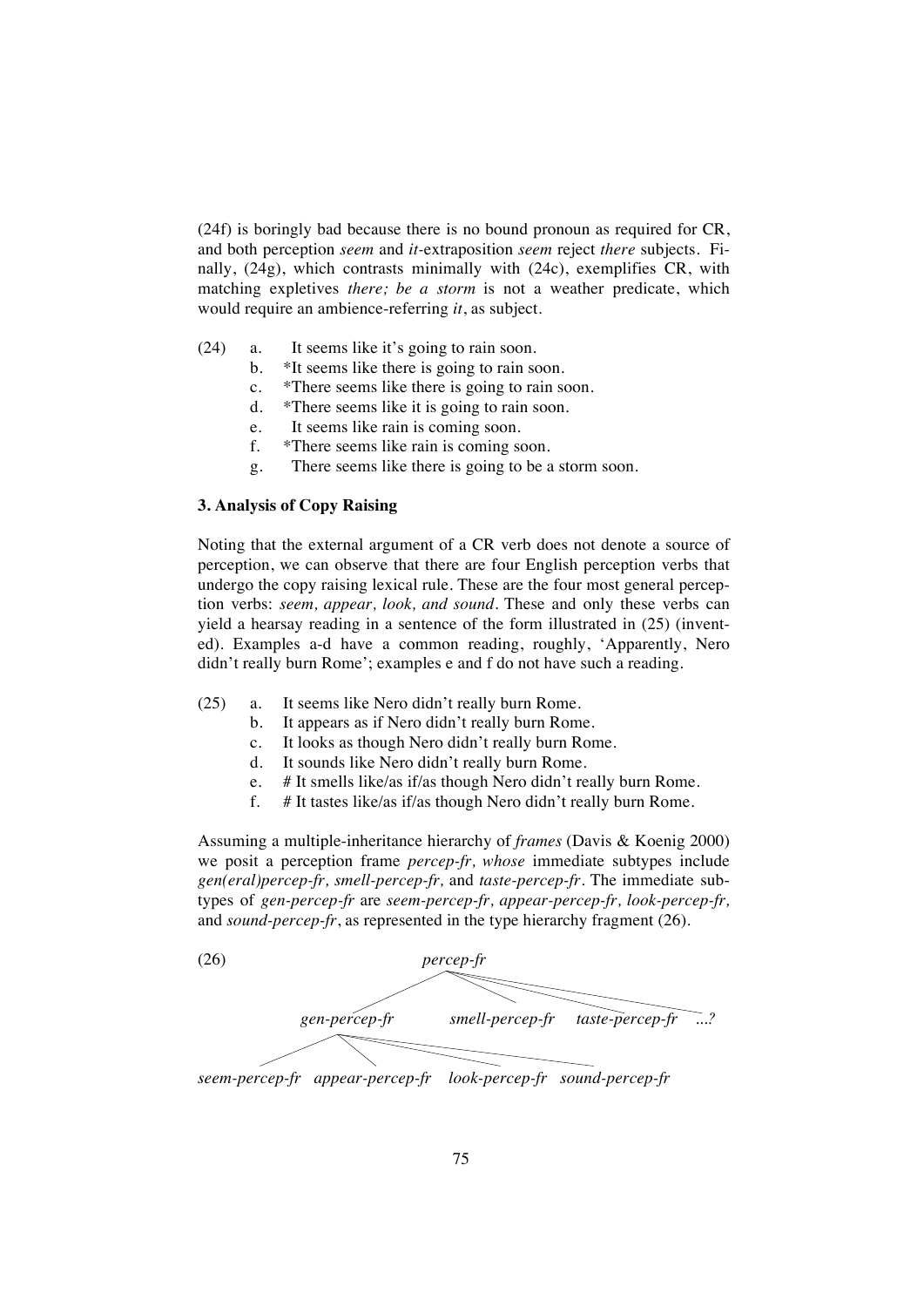So far, nothing has been formally proposed regarding CR *per se*; as-if clauses are vanilla English grammar. SBCG expresses lexical rules as unarybranching, derivational constructions. The Copy Raising Construction pumps a general perception verb lexeme to a verb lexeme with a meaning that might be characterized as imparting a weak evidentiary force, perhaps similar to the meaning of *seem* in a sentence like (27)*,* and whose output (MTR) lexeme identifies the index of its NP XARG with the index of the pronominally specified XARG of the *as-if* finite clausal complement, as shown in (28).

(27) … the bill seems like a positive step for our state.

(28) MTR [ARG-ST <NP*<sup>i</sup>* , S[MRKG *as-if*, SYN|XARG NP[*pron*]*<sup>i</sup>* ]>]

This analysis, despite departing from that of Sag (2012), shares with it both a strictly lexical approach and critical dependence upon the XARG feature: although the selectee finite clause in an as-if clause has empty VAL(ENCE), its XARG remains available to be coindexed with the matrix subject. The key points of this approach are (i) the empirical observation that all the verbs that participate in CR have a perception-verb double (although the converse does not hold, since only the four general perception verbs have a CR double), (ii) that expressions such as *like he was going to win* in (1) occur freely in several non-CR contexts, as illustrated in examples  $(7) - (15)$ , (iii) the fact that the *it* subjects of weather sentences are best conceived as referential, (iv) the Allegranza-Van Eynde innovation of the Head-Functor Construction, based on the SELECT feature, which in the present context enables the subject of the asif complement clause of an erstwhile perception verb to be visible in the latter's ARG-ST, and (v) that aspect of the architecture of SBCG (and of related forms of HPSG) that makes it possible for a *realized* external argument to nonetheless be visible in the ARG-ST of a governing predicator.

For illustration we consider the aspirational CR sentence (29). First, we take up the ordinary listeme *like,* which appears in examples (1-4), (10), (14), (15) and (29), recalling that examples (7-15) are not CR. (Since scope constraints play no direct role in the present analysis, we adopt a kind of MRS Lite notation, in which constraints on relative scope, such as *qeq* constraints, are unexpressed, in effect ignoring the distinction between LTOP and GTOP.)

(29) Trump looks like he disappeared.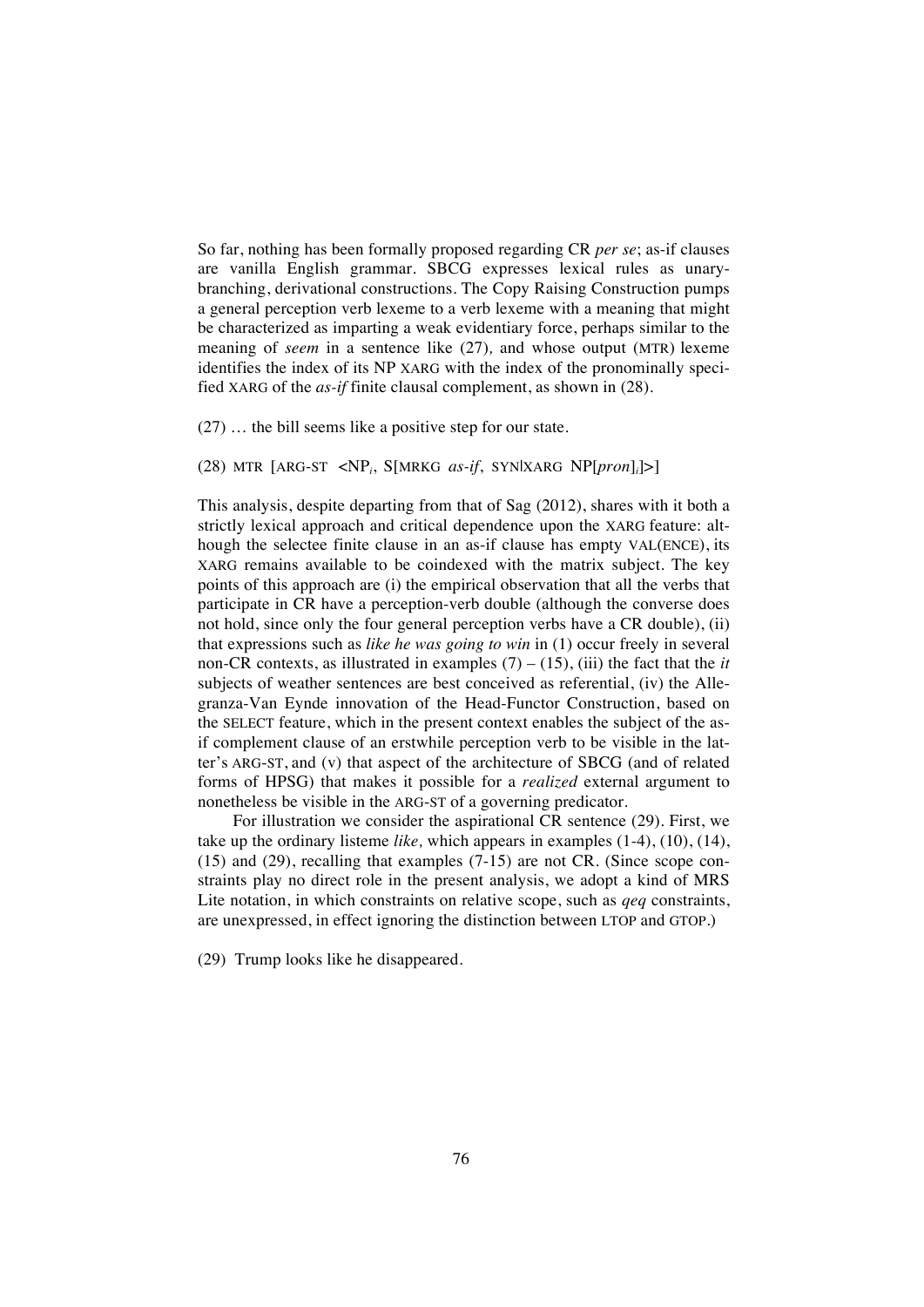

The functor *like* is an adverb that SELECTs a finite clause ([VFORM *fin*]*,*  [INV –]); the selected clause specifies a nominal external argument and an empty valence list. The semantics of *like* applies the *as-if-frame* to the LTOP of its selectee clause. Also, *like* is marked *asif*. As a functor, it will transmit [MARKING *asif*] to its MOTHER in a *head-functor-construct.*

The only addition we make to the grammar of English to account for the CR facts is the lexical rule in (31), which takes as input a general perception verb lexeme, that is, one whose FRAMES value is compatible with <*gen-percep-fr>,* and yields a CR verb lexeme as output. <sup>4</sup> A CR verb (as specified by the mother in (31)) subcategorizes for an NP subject *Z* and an as-if clause complement. Semantically, it specifies a *seeming-frame* with three arguments: the Davidsonian event variable *e,* a human experiencer argument *j*, and the semantic information, labeled *l* of the *as-if* complement, which is the state of affairs that *seems* to *j* to be the case. Also – and essential to the CR phenomenon – the CR verb, identifies the index of its external argument *Z* with the index of the pronominal external argument of the *as-if*  complement.

 <sup>4</sup> Comment on notation: For constraint descriptions (AVMs) [A], [B], the paired tags '*X* ! [A]' and '*X* : [B]' indicate that [A] and [B] are identical in all respects in which they are not shown to differ. This abbreviatory notation is commonly used in SBCG in the statement of lexical rules, though not limited to that use. (See Sag 2012: 125, including footnote, for further discussion.) AVMs in boxes represent model objects (feature structures, as against descriptions of feature structures, such as types and constructions).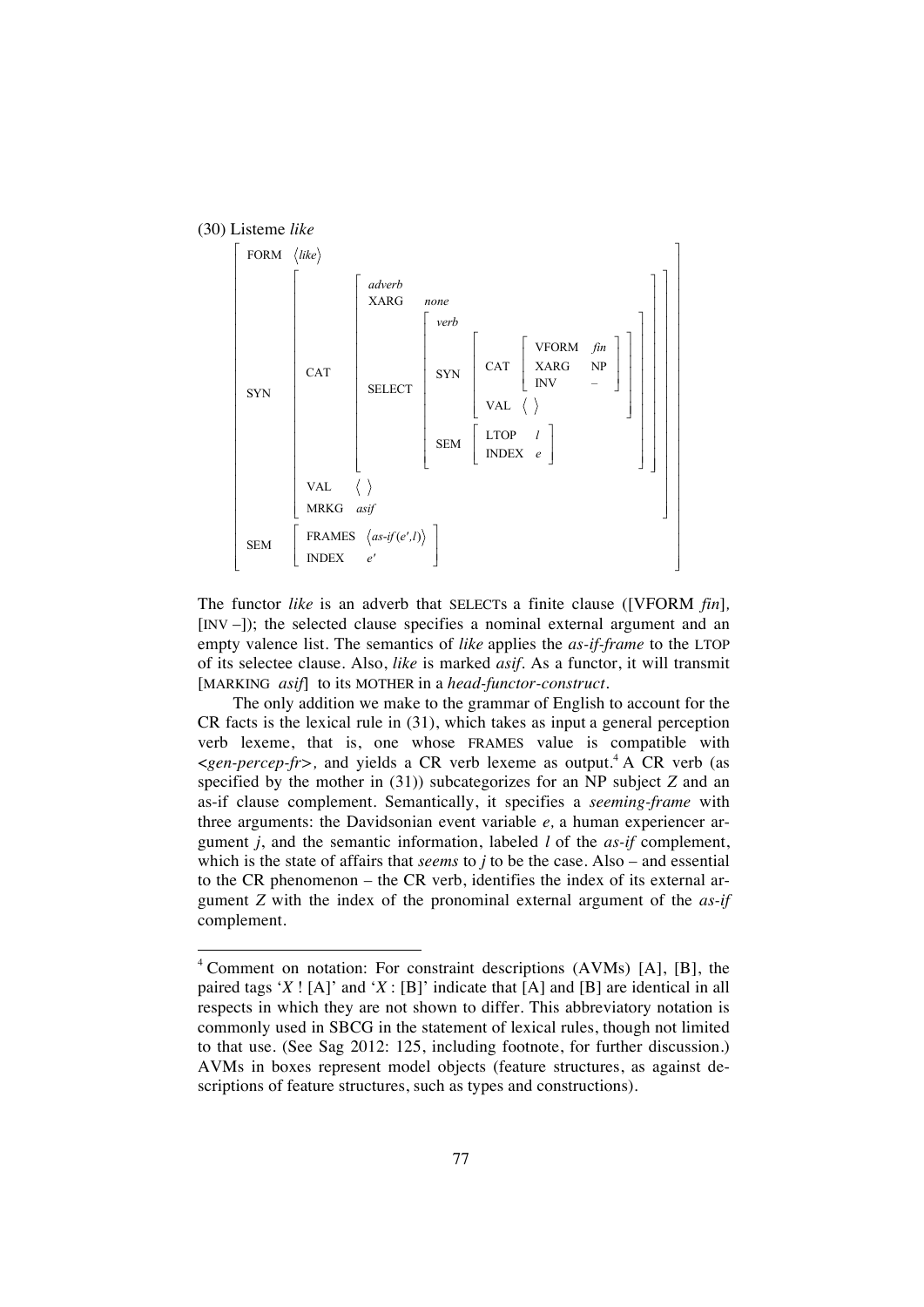

#### (31) Copy Raising Construction (↑*derivational-cxt*) [a lexical rule]  *copy-raising-v-cxt* ⇒

By way of illustration, Figure 1 shows the derivation tree for the aspirational sentence (29) *Trump looks like he disappeared.*

We take sentence (29) to have the approximate gloss 'It seems as if Trump disappeared'. Starting at the bottom of the tree, consider the right, head-daughter sign. In the SEMANTICS value, the FRAMES value specifies the *disappear-frame* applied to the event variable *e*, which is the INDEX of the sign, and the individual variable *i.* The FRAMES list also contains the *pastfame* applied to *e*. According to the tag  $\overline{p}$  the head daughter is the value of the SELECT feature of the left, functor daughter, *like*, in a *head-functorconstruct.* The functor daughter's FRAMES feature applies the *as-if-frame* to the local INDEX *e'* and to the *disappear* and *past* predications jointly labelled *l1*, the value of the LTOP of the head daughter. The *as-if-frame* is assumed to be interpreted by an epistemic operator. The *like* sign also introduces the MARKING value *asif*, which is passed up to the MOTHER sign, *like he disappeared*, in a *head-functor-construct.* The mother of that construct, *like he disappeared,* gathers up the frames of its two daughters and inherits the rest of its information from the head daughter.

To build the VP *looks like he disappeared* with the Predicational Head-Complement Construction, we note that we have employed the Copy Raising lexical rule (31) to build the CR form of *look* from general perception *look*. Inflected CR *looks* introduces in its FRAMES list the *present-frame* predicated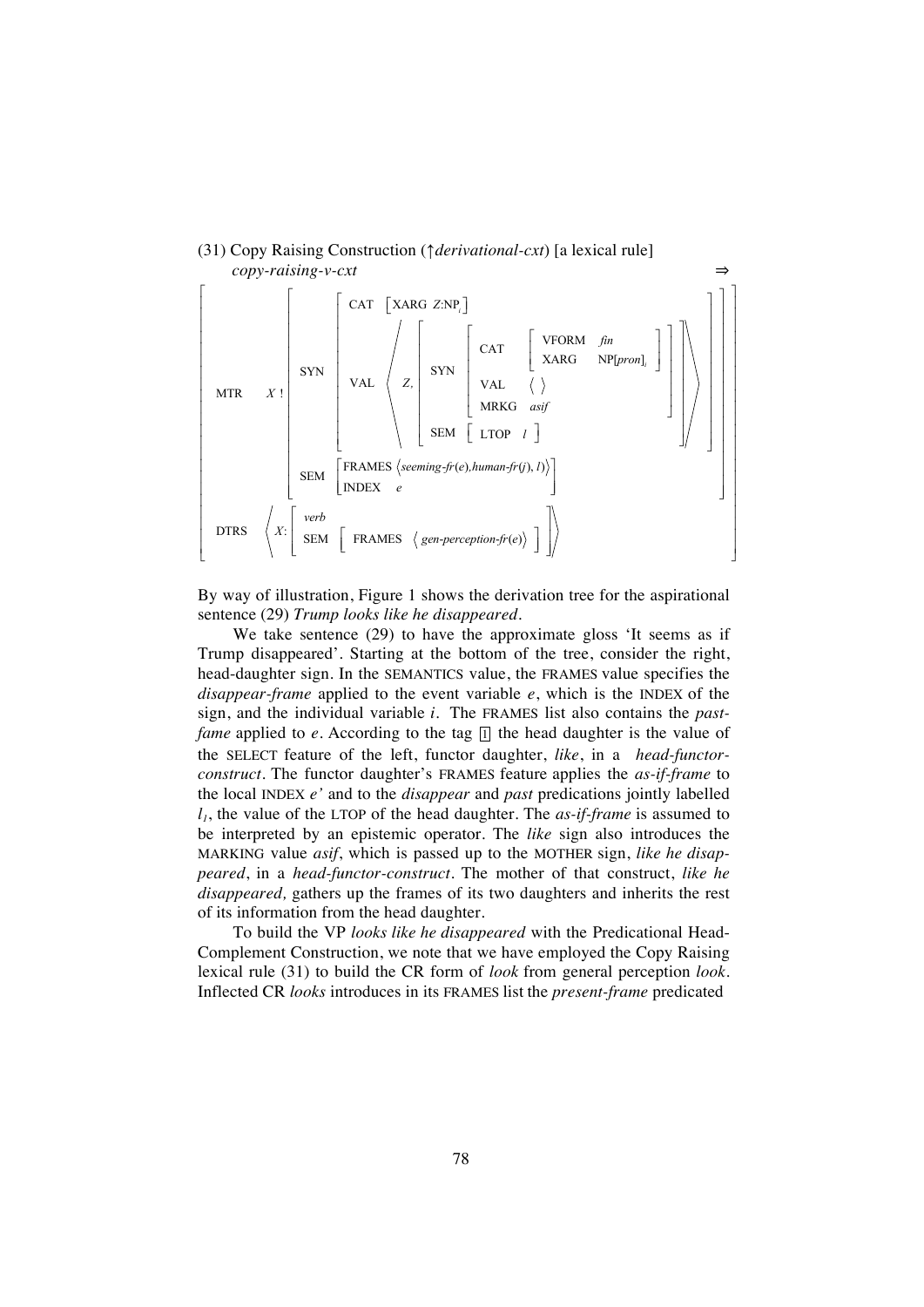

Figure 1**.** Derivation Tree for *Trump looks like he disappeared*

of the local index *e''.* In this example the semantic equivalent of so-called arbitrary PRO is introduced as the experiencer of the *seeming* predication by application of the *generic-fr* to the bound variable *j,* restricted by the *humanframe.* The *seeming-frame* specifies two arguments in addition to the event variable  $e'$ : *j* and the *asif-fr* predication  $l_2$ . The *seeming* predication thus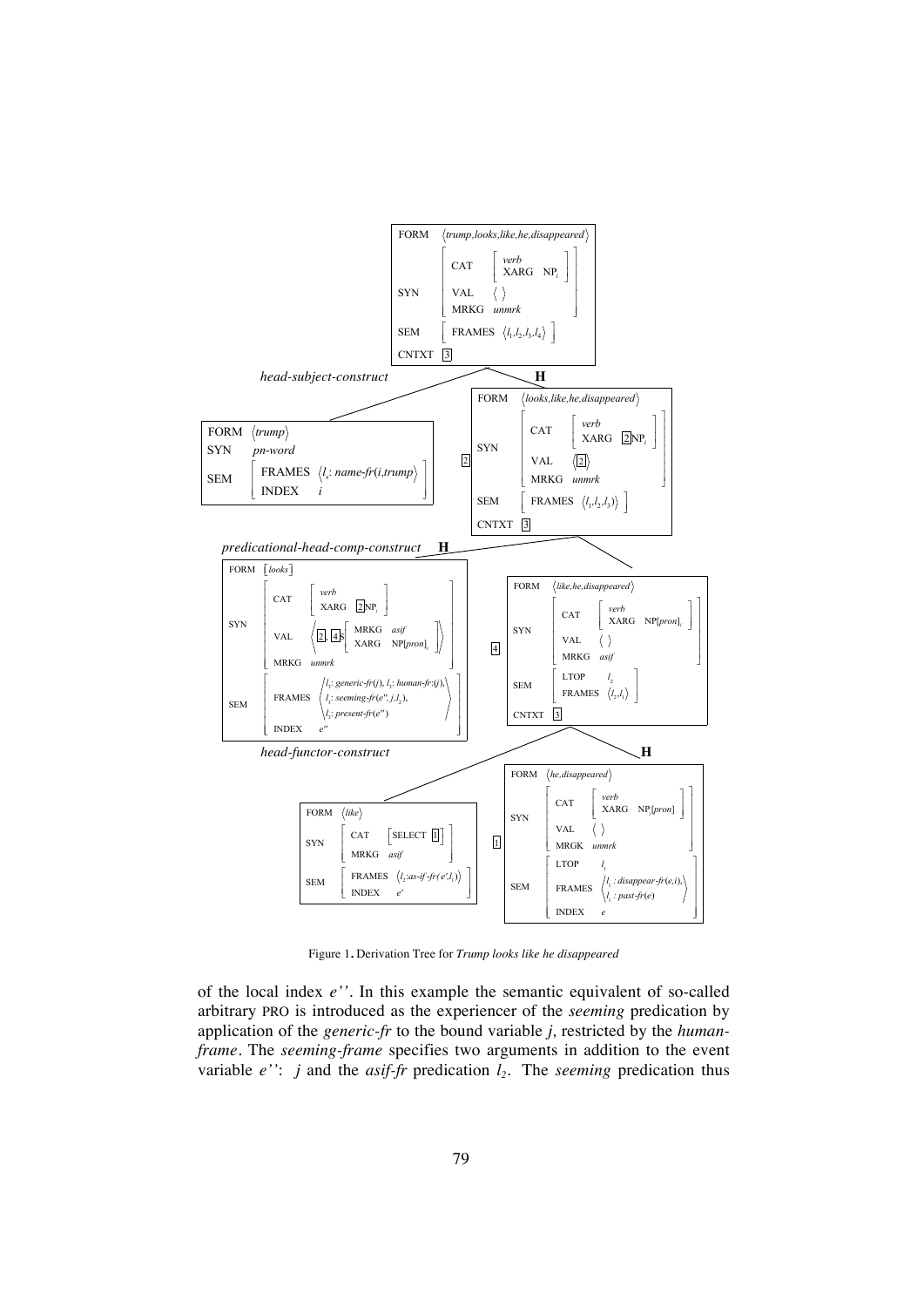specifies that the as-if predication  $l_2$  is the state of affairs that seems to the generic human *j* to be the case. *Looks* also specifies in its VALENCE list the CR-characteristic coindexation of its NP XARG and the XARG of its *asifclause* complement. The latter valent, bearing the tag [4], is discharged in the *predicational*-*head-complement construct* by the right sister of *looks.* We have already discussed this sign as the mother of the *like*-*he-disappeared* construct. As a head, the *looks* constituent bears the MARKING value *unmarked*, which it passes up to its mother, *looks like he disappeared,* in the *predicational-head-complement-construct.*

Finally, The Head-Subject Construction (AKA Subject-Predicate Construction) realizes the remaining valent  $\boxed{2}$  as the subject *Trump*. The mother constituent of the *head-subject-construct, Trump looks like he disappeared,* gathers up the four frames of its daughters, inherits the marking value *unmarked* from the head VP, and expresses with an empty VALENCE list the fact that the NP *trump*, whose index *i* is identified with that of the pronoun *he*, has satisfied the last remaining valent.

#### **Conclusion**

The lexical rule analysis of CR presented here has benefited particularly from three empirical observations and two formal aspects of SBCG and related versions of HPSG. The empirical observations are not necessarily new, but they have not to my knowledge been marshalled in this combination before. They are that (i) to each verb participating in CR there corresponds a homophonous general perception verb, (ii) the pronoun *it* that serves as the subject of weather verbs is referential, and (iii) the word string initiated by *like, as if,* or *as though* in a CR sentence forms a single constituent, a type of subordinate clause (christened here "as-if" clause) that occurs as both complement and modifier elsewhere in the grammar. The formal aspects of SBCG/HPSG that are strategically employed in the present analysis are as follows: (i) The SELECT feature makes it possible for the finite clause requirement of the CR-marking expression (*like, as if,* or *as though*) to be a selectee rather than a complement of that expression. This circumstance identifies the XARG of the finite selectee with the XARG of the as-if clause, and so renders it potentially visible in the ARG-ST of the CR verb. (ii) Since the XARG feature, unlike the ARG-ST feature, percolates up the line of heads, the XARG of the as-if complement can be addressed in the ARG-ST of the CR verb and specified as a pronoun that shares its index with that of the matrix XARG. When the three empirical observations are considered, the SBCG/HPSG formalism enables an account of the CR facts with a lexical rule that inputs a general perception verb and outputs a verb that identifies the index of its external argument with the index of the external argument of its as-if comple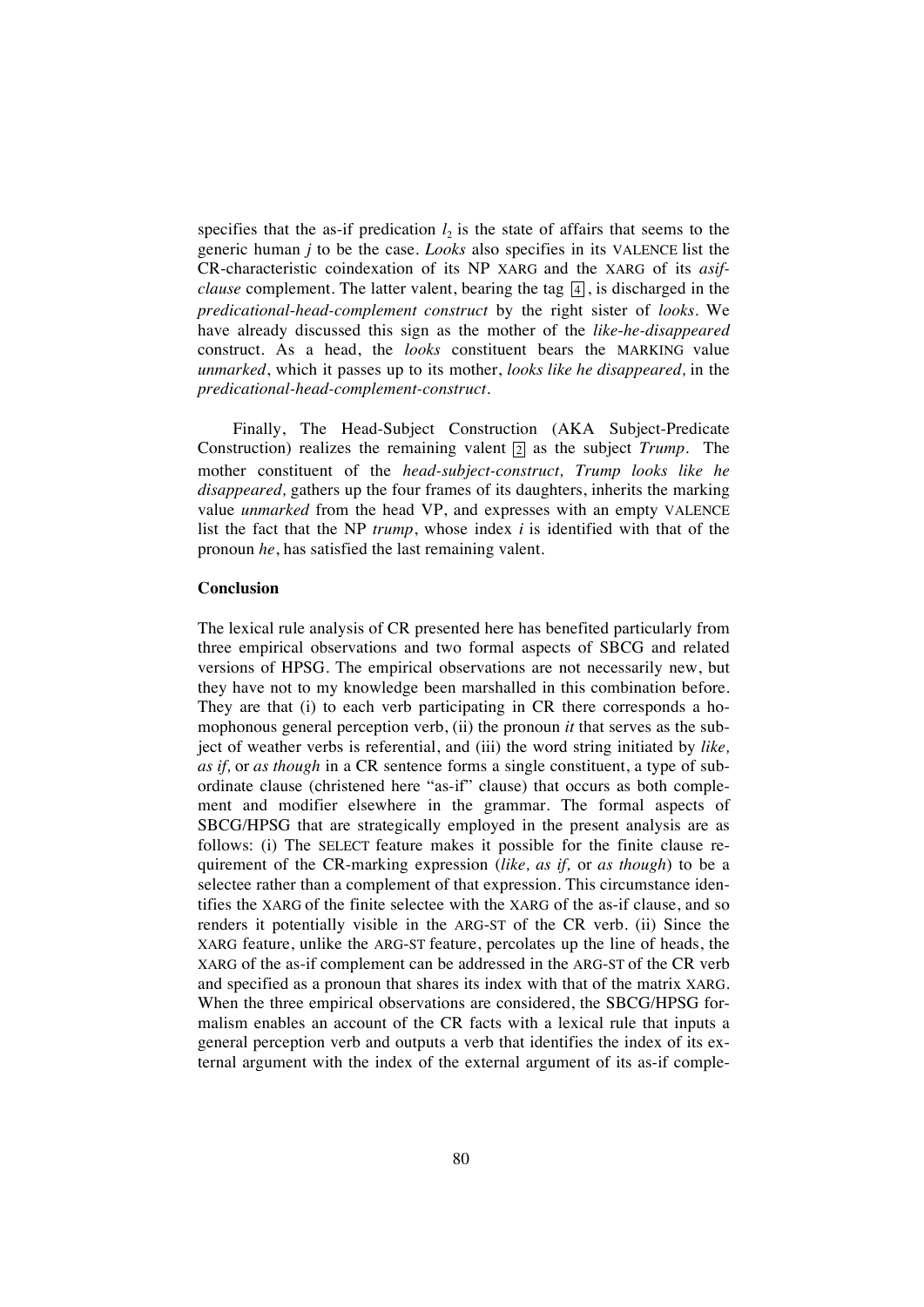ment and whose semantics specifies a mildly evidentiary *seeming* meaning of which the experiencer argument may be covert and interpreted generically.

This paper has considered copy raising only for English. Future research will have to determine whether this approach is helpful in understanding copy raising in other languages.

#### **Acknowledgments**

The story of CR presented here has arisen from many conversations on this subject with Laura Michaelis. I owe Rui Chaves an unpayable debt for his generous counsel on formalizing the analysis. I thank Jong-Bok Kim and Eric Potsdam for helpful email correspondence. I would also like to express my appreciation to the organizing committee of the 2021 HPSG International Conference for inviting me, as well as to the conference participants, several of whom, especially Adam Przepiórkowski, provided helpful suggestions. Remaining flaws are, of course, mine.

#### **References**

Allegranza, V. 1998. Determiners as functors: NP structure in Italian. *Romance in HPSG*, Vol. 75 of CSLI Lecture Notes ed. by Sergio Balari and Luca Dini. Stanford: CSLI, 55-107.

Asudeh, A. & Toivonen, I. 2012. Copy raising and perception. *Natural Language & Linguistic Theory* 30, no. 2, 321-380.

Copestake, A., Flickinger, D., Pollard, C., & Sag, I. A. 2005. Minimal recursion semantics: An introduction. *Research on language and computation, 3*(2), 281-332.

Davis, A. R., & Koenig, J. P. 2000. Linking as constraints on word classes in a hierarchical lexicon. *Languag,e 76*(1), 56-91.

Heycock, C. 1994. *Layers of Predication.* New York: Garland Publishing Co.

Landau, I. 2011. Predication vs. aboutness in copy raising. *Natural Language & Linguistic Theory*, *29*(3), 779-813.

Huddleston, R., and Pullum, G.K. 2002. *The Cambridge grammar of the English language.* Cambridge University Press. Cambridge.

Kim, J. B. (2014). English copy raising constructions: Argument realization and characterization condition. *Linguistics*, *52*(1), 167-203.